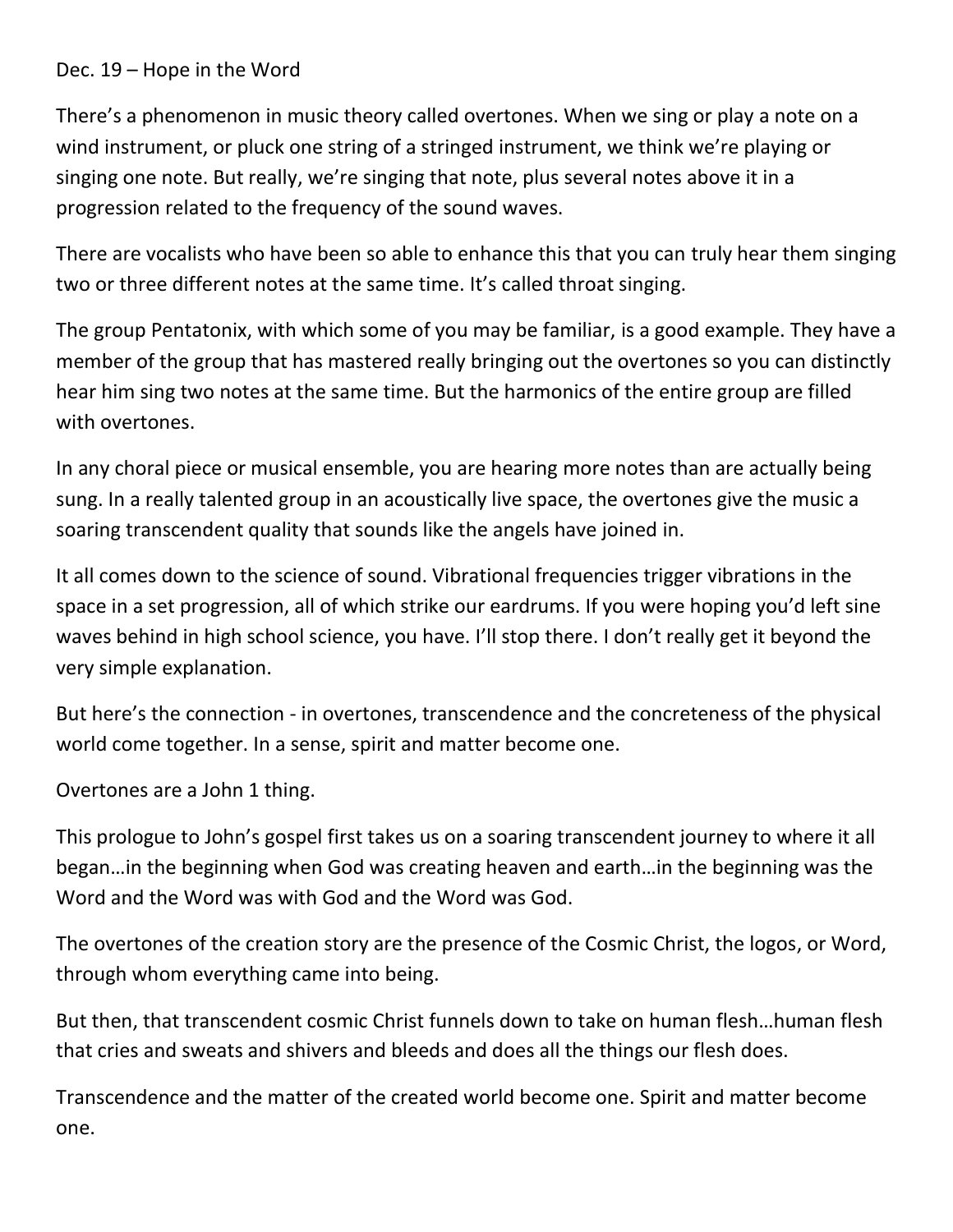But the reality is, spirit and matter were joined from the very beginning…when a wind, or breath, or spirit, of God breathed over the waters of chaos and an entire universe came into being. And the breath of God continues to breathe life into creation.

John's gospel is the most mystical of the four gospels. People often equate mysticism with a detached spirituality that has no connection with the real world. But in reality, mysticism is the opposite. Mysticism takes very seriously the incarnation and the very presence of God in all the created world.

John's gospel echoes that mystical joining of spirit and flesh. Johns' gospel is very connected to creation, beginning with this towering poem.

Mysticism is not a retreat from the world. Rather mysticism is finding God at the heart of everything…recognizing that the life of God is in all things created. It's seeing the light that enlightens everyone…in everyone, including yourself.

Hope in the Word is the theme this last week of Advent. When we talk about the Word, as John does here at the beginning of his gospel, we're not talking about the written word in the Bible. We are talking about the cosmic Christ – this divine logos.

Our hope comes from this transcendent divine cosmic Christ who took on human flesh out of profound love for us. That word is a word that can change everything. That divine Word can transform a person…and one by one those transformed people can change the world.

Christ's incarnation wasn't a one and done thing. That Word still takes on flesh…in us.

In early Christianity, the Roman church had Peter as their bedrock. In Matthew's gospel Jesus told Peter, you are the rock on whim I will build my church. In Roman Catholic spirituality, the church became the focal point. It's in the church and its sacraments where God is encountered. The church shaped people's everyday lives.

In the British Isles, a different sort of Christian spirituality was forming. This was the land of the Celts. Celtic Christianity took John as their patron evangelist. They drew on the image of John lying on the chest of Jesus at John's version of the last supper. John it was said listened to the heartbeat of Jesus.

That became a core of their spirituality – listening for the heartbeat of God…in everything. Because when you have a God who becomes incarnate…whether it's the God whose very life was breathed into creation at the very beginning, or a God who became human flesh and became the light that illuminated everything…when you have that kind of God, God's heart beats in everything.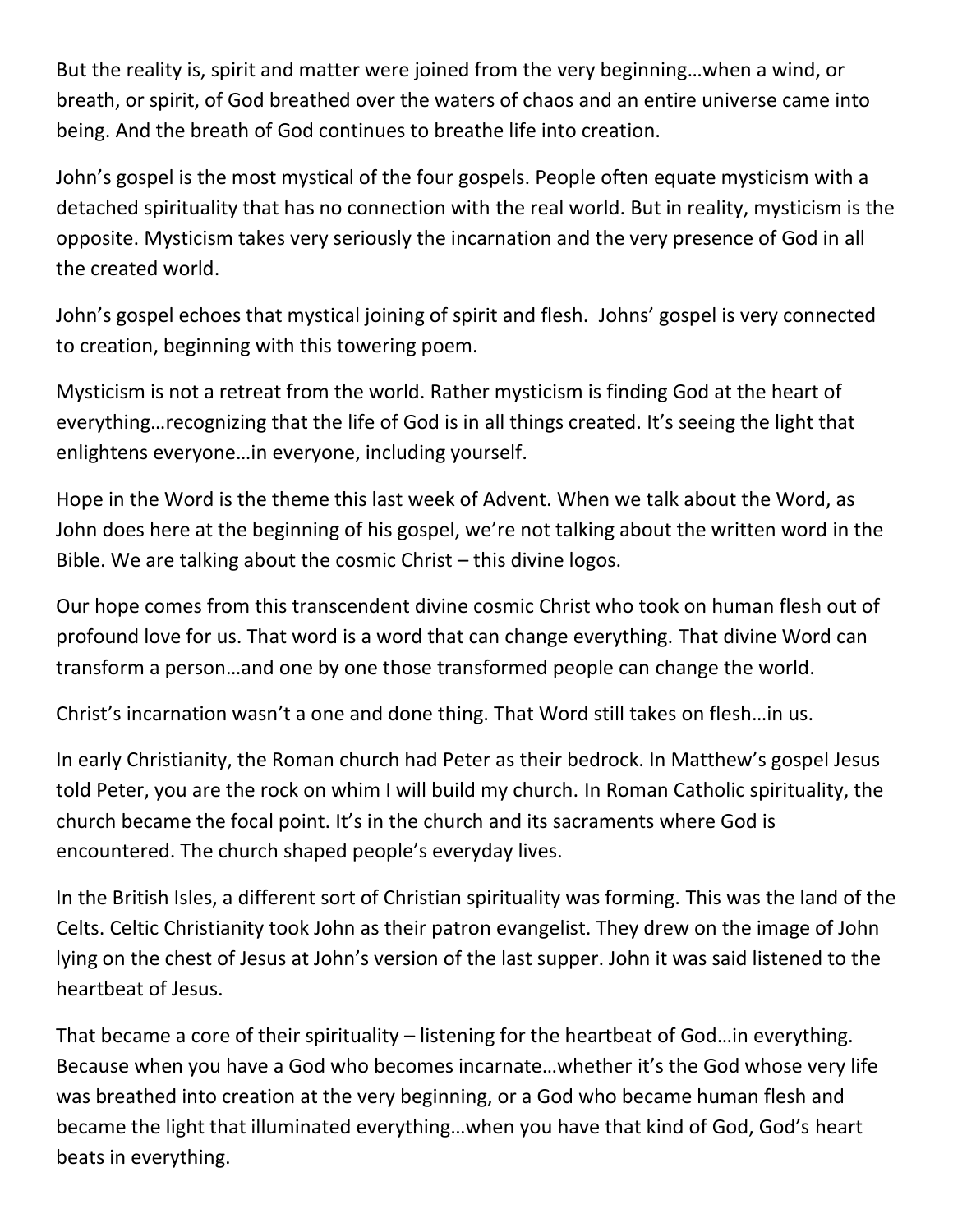When we hear the heartbeat of God…when we look for the light that illuminates every human being and every aspect of creation, how can we possibly hate? Exploit? Destroy? This just might be where the hope for the  $21^{st}$  Century lies. But, first we may have to undo some ideas that have come down to us.

Celtic Christianity emphasized the goodness of creation…it celebrated the goodness of each human being, created in the image of God. Celtic Christianity continued a tradition within the Celtic druid religion that existed before Christ.

It was a religion very steeped in nature. As Celtic spirituality took on a Christian form, it did not see heaven as a distant impossible to reach realm. Instead, heaven and earth, spiritual and materiel, Word and flesh, were interwoven – they are two realities, here and now. The Celts speak of thin places where heaven seems especially close.

The Celts took sin seriously – while they believed that created goodness in humanity was never completely extinguished, it could become seriously ensnared and blocked by human sin. We cannot save ourselves and Jesus is needed to unbind that inner goodness. But the promise is that the darkness can never completely overcome it.

The development of Roman spirituality took a different path. It became increasingly obsessed with sin. The doctrine of original sin became the core belief about humanity. In that doctrine, sin was sexually transmitted from parents and babies were born utterly sinful from the beginning. Augustine of Hippo in the  $7<sup>th</sup>$  Century spoke of the utter depravity of all humans – that we're so bad we are incapable of choosing to be good.

Augustine went on a mission to the land of the Celts. Not surprisingly, his view of the utter sinfulness of humans from the moment of conception clashed with the gentle Celtic view of the goodness of all creation. Augustine's emphasis on God's presence within the church clashed with the Celtic understanding of the life of God in all creation.

A beautiful thing could have been born from that clash – a spirituality that lifted up the importance of both God's presence in the Church and God's presence in creation – a true both and solution. Instead, a council was held to decide who was right. Augustine won. Celtic Christianity was ruled a heresy. Over the following centuries, it's practice and influence waned. But it was never extinguished.

We could really get lost in the theological weeds here. The reality is that the faith we inherit comes from the Reformation. But for the most part, the Reformers were steeped in the theology of the Roman church. They too were very focused on the utter sinfulness of humans